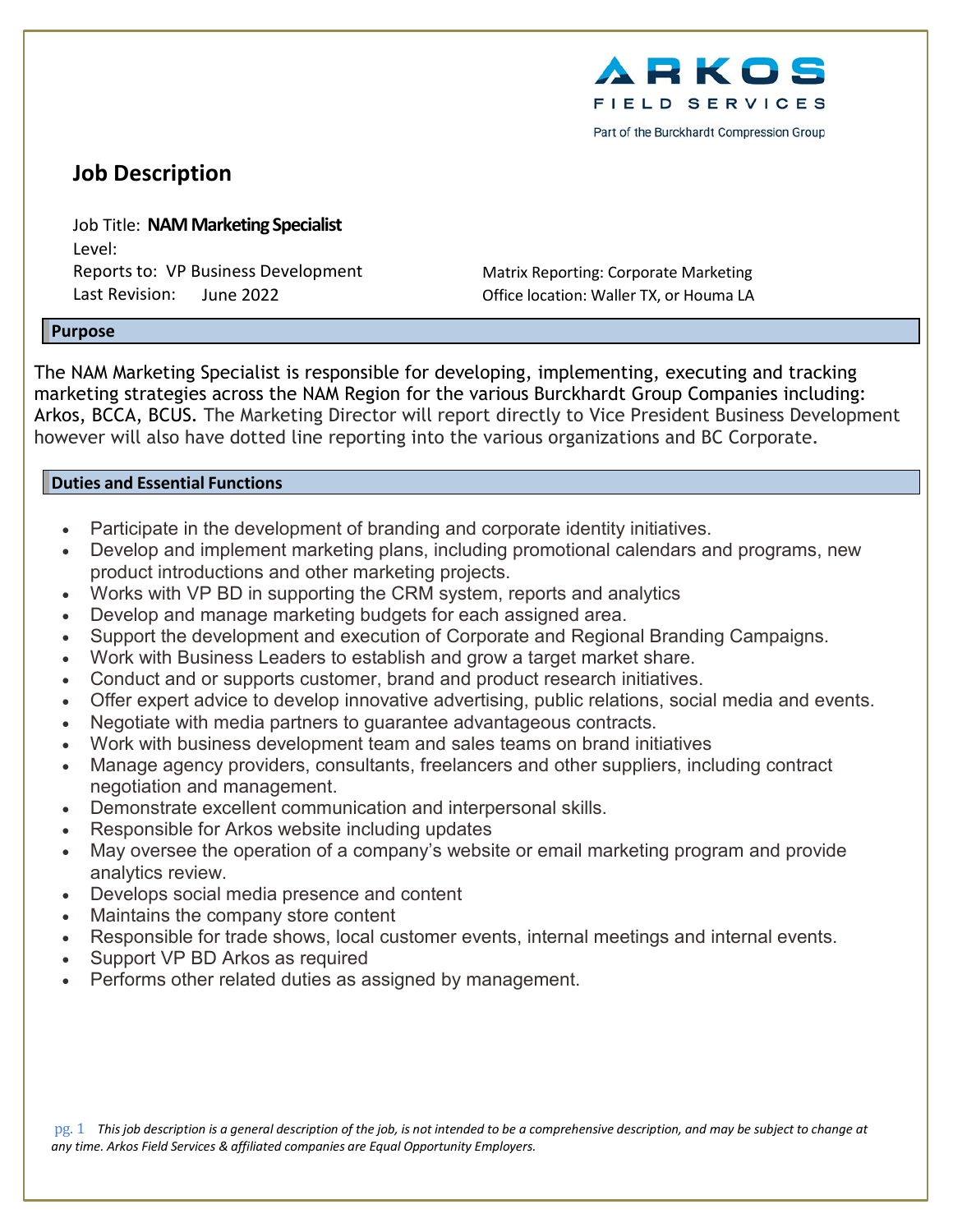#### **Job Requirements**

## **Education:**

- Bachelor's degree in Business, Marketing or related field experience
- Proficiency in Microsoft Office products and CRM programs.

## **Experience:**

- Minimum 7 years of experience in marketing roles including content creation, website administration, trade shows or equivalent
- Aftermarket services or energy industry experience preferred.
- CRM experience helpful.

## **Skill Requirements:**

- An ability to understand buyer needs. ...
- Know the sales process. ...
- Critical thinking and problem-solving skills. ...
- Creativity and writing skills. ...
- Good teamwork skills
- Communication skills and networking. ...
- Adaptability. ...
- Good organization and planning skills.
- Excellent written and verbal communication skills
- Proven experience developing marketing plans and campaigns
- Strong project management, multitasking, and decision-making skills
- Metrics-driven marketing mind with eye for creativity
- Experience with marketing automation and CRM tools
- Proven leadership and business acumen skills.
- Well-developed negotiation, project and account management skills.
- Demonstrated proficiency in leading and motivating subordinates.
- Good judgement with the ability to make timely and sound decisions.
- Creative, flexible, and innovative team player.
- Commitment to excellence and high standards.
- Ability to work with all levels of management.
- Strong organizational, problem-solving, and analytical skills.
- Excellent written and verbal communication skills.
- Demonstrated ability to make successful presentations to individuals and/or groups at all levels of an organization.
- Ability to work independently and as a member of various teams and committees.
- Proven ability to handle multiple projects and meet deadlines.
- Strong interpersonal skills.

pg. 2 This job description is a general description of the job, is not intended to be a comprehensive description, and may be subject to change at *any time. Arkos Field Services & affiliated companies are Equal Opportunity Employers.*